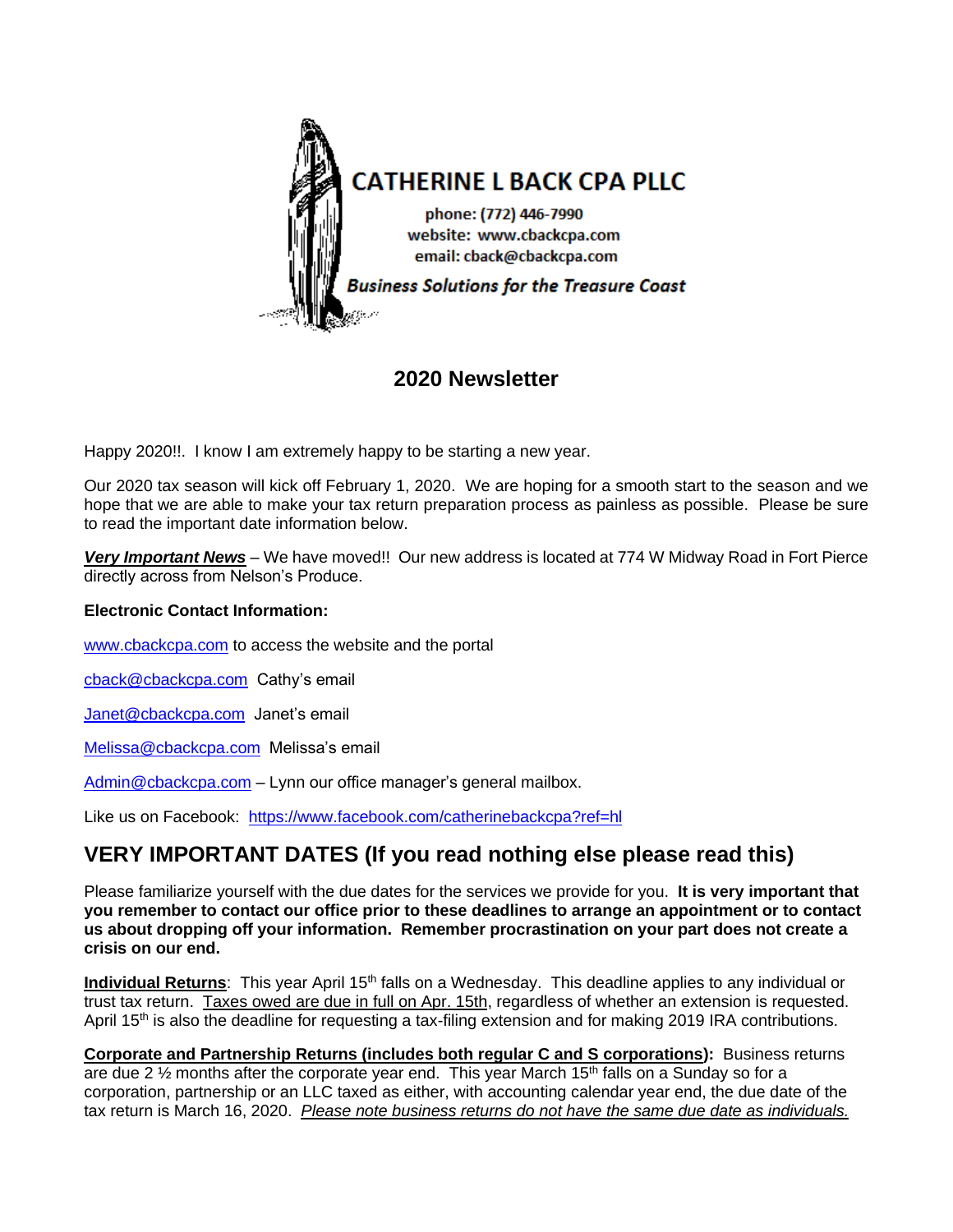#### *EXTENSIONS – If your information is not in our office by the dates following below, please call the office to arrange for an extension.*

Efile will begin January 27th for the majority of taxpayers. Following are the important dates:

**January 27, 2020 –** the first date electronically filed returns will be able to be filed with the IRS.

**February 3, 2020** – if you have more than three months of bookkeeping to drop off this is the date we **must** receive your bank statements, check register, credit card statements etc in order to have your bookkeeping done in time to meet a March 16<sup>th</sup> return delivery deadline. If we do not receive your information by these dates, we cannot guarantee March 16<sup>th</sup> delivery. Additionally, if the information you drop off is not complete we cannot guarantee completion by March 16<sup>th</sup>. If you do not drop off your information by this date, you will need to call the office and request an extension.

**February 14, 2020** – if you have three months or less bookkeeping to drop off this is the date we must receive your bank statements, etc. If you do not drop off your bookkeeping by this date, you will need to call the office to request an extension.

**February 20, 2020** – for non-bookkeeping business clients this is the date the information for corporations and S corporations is due in order for us to ensure delivery of your returns by March 16<sup>th</sup>. Your income and expense summary and balance sheet information must be complete and accurate in order for us to process your return timely. If you do not drop off your information by this date you will need to call the office to request an extension.

**February 24, 2020** – this is the date we must have any additional information we have requested during the preparation of the corporate tax returns in order to ensure March 16<sup>th</sup> completion. If we do not have your information in the office on this date you will need to contact our office and request an extension.

**March 2, 2020** – This is the date we will be filing extensions for corporations, partnerships and trusts who have contacted us.

**March 13, 2020** – this is the date we need to have received your personal tax information in the office in order to meet an April 15<sup>th</sup> delivery deadline. If we have not received your information by this date or if the information we have is incomplete, you will need to contact us to arrange for an extension. If you believe you will owe taxes and plan to make an extension payment it is important that you let us know prior to April 1<sup>st</sup>.

**April 1, 2020** – This is the date we will be filing individual tax extensions for clients who have contacted us.

April 15<sup>th</sup> noon - We will be open April 15<sup>th</sup> until 10am. – for pick-up of returns or drop off of information only. if you are planning to file on April 15<sup>th</sup> please be sure you have picked up your tax information and/or signed and returned your efile authorization forms prior to 10am.

**April 16 – 17** – Our office will be closed.

April 22<sup>nd</sup> – we return to regular operating hours.

#### **Other Important Information –**

**DELAYED REFUNDS!!! – In an effort to combat tax fraud, your tax refund could be delayed. Early filers with earned income or additional child tax credits will have their refunds held until February 15th. This is the result of a new law that requires the IRS to hold refunds until February 15th for these taxpayers. The refunds are being held so that the IRS can match reported information to W2s and 1099s filed in January. Additionally – new security procedures may slow down refunds for other taxpayers as well. Taxpayers requesting direct deposits may receive paper checks in order to combat suspected fraud.**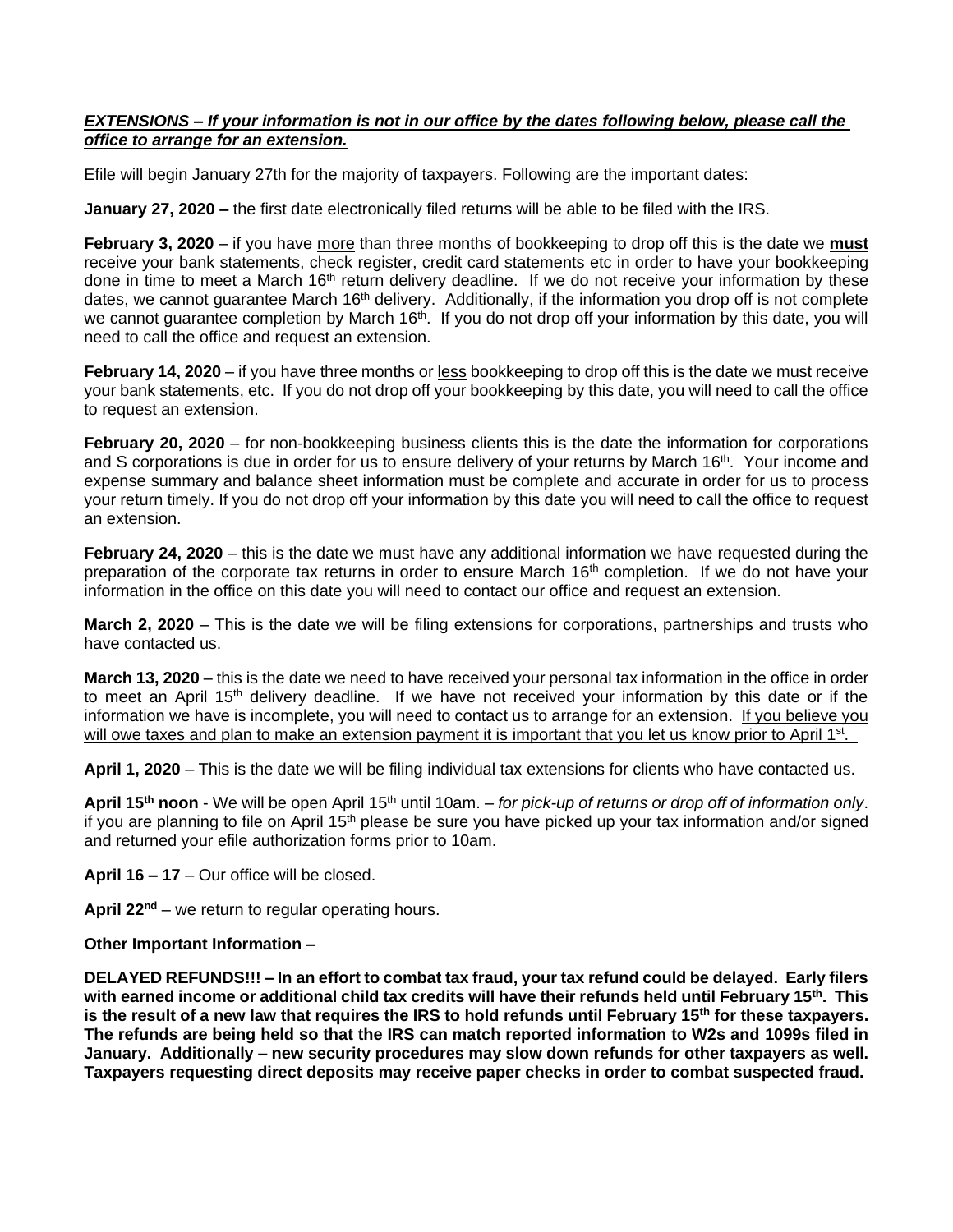**Payment –** For those clients with outstanding or past due account balances, in order for us to accept your information to prepare your 2019 taxes we will require that you bring your account current, please take action now to bring your account current. We will also require payment in full prior to releasing a completed return for any client with an outstanding balance or a history of slow payments. If you believe you have an outstanding balance, please contact our office prior to bringing in your tax information. *If your account with us is not current and we do not hear from you prior to the information deadlines above, we will not provide services such as the filing of an extension on your behalf until you have resolved your account balance.*

**Website –**Our website contains a great deal of useful information. We have uploaded a blank tax organizer, our mini- personal and business tax checklists and our Life Planning Checklist. Our website also contains many forms needed by employers such as the most recent Form W4, the Form I-9 that Homeland security requires to be on record for each employee. There are links to the Florida New Hire Reporting and Workers Compensation rules. And of course it contains the link to our electronic portal.

### **Electronic File Delivery (Electronic Portal)**

In order to securely transmit and receive confidential tax information we use our electronic portal. We are required to use a secure method of transmission and cannot utilize email to send you your tax information. We can email you a link to access your information in our portal. Most of our clients have told us they really enjoy using the file portal. File size is not an issue since the files are uploaded onto our secure server and we download directly off the server. A client is only able to access their own information and does not have access to any other clients tax information. If we set you up with your own portal folder in a prior year your log in will still work. Your username is your email address. If you cannot remember your password then follow the link on the sharefile page to reset the password. If you have problems send either Janet or myself an email and we will reset your password manually.

You do not have to have your own folder to access the portal. You can send us files "anonymously" using the link on our webpage– to do this click on the portal link on our webpage, once you are at the portal log in page use the browse buttons on the right side of the screen to find and upload your file to our client drop box. I will receive an email letting me know you have uploaded a file. Only our staff has access to see or download files from the portal. There is no charge for utilizing the portal for file delivery purposes.

We will remove any prior year information located in a portal folder at the beginning of the next tax year.

#### **Return Copies and Provision of Information to Third Parties**

**We are required under federal law to obtain a signed written authorization specifically identifying the information to be released and the person to whom it is being released prior to providing any copies of tax returns to persons other than the taxpayer. In the case of a joint return both spouses must sign the consent. We cannot accept the release forms you sign at the bank and must use a release containing the required information and disclosures prescribed by the IRS i.e we only accept our own consent to release forms. Please do not ask us to accept a verbal release or emailed request to send your information to a third party, we love our clients, but we cannot risk the fines that would result. We can send the information to you in electronic format and you can choose to forward the information, but we cannot send the information directly to a third party without a signed consent.** 

**Additionally, for those clients for whom we provide payroll services, please DO NOT give our contact information to your employees for purposes of requesting W2s or employment verification – should an employee need a copy of a W2 – you can provide a copy from your employer copy. Also for most payroll clients we have uploaded the payroll information to each employees View My Paycheck account which they can access directly. If you cannot locate your employer copy we can forward you another copy of that file. It is very disruptive to our office to have client employees calling requesting multiple years of W2s because they have lost their copy or the bank needs them, or for the employees to start calling us in January wanting their W2s.**